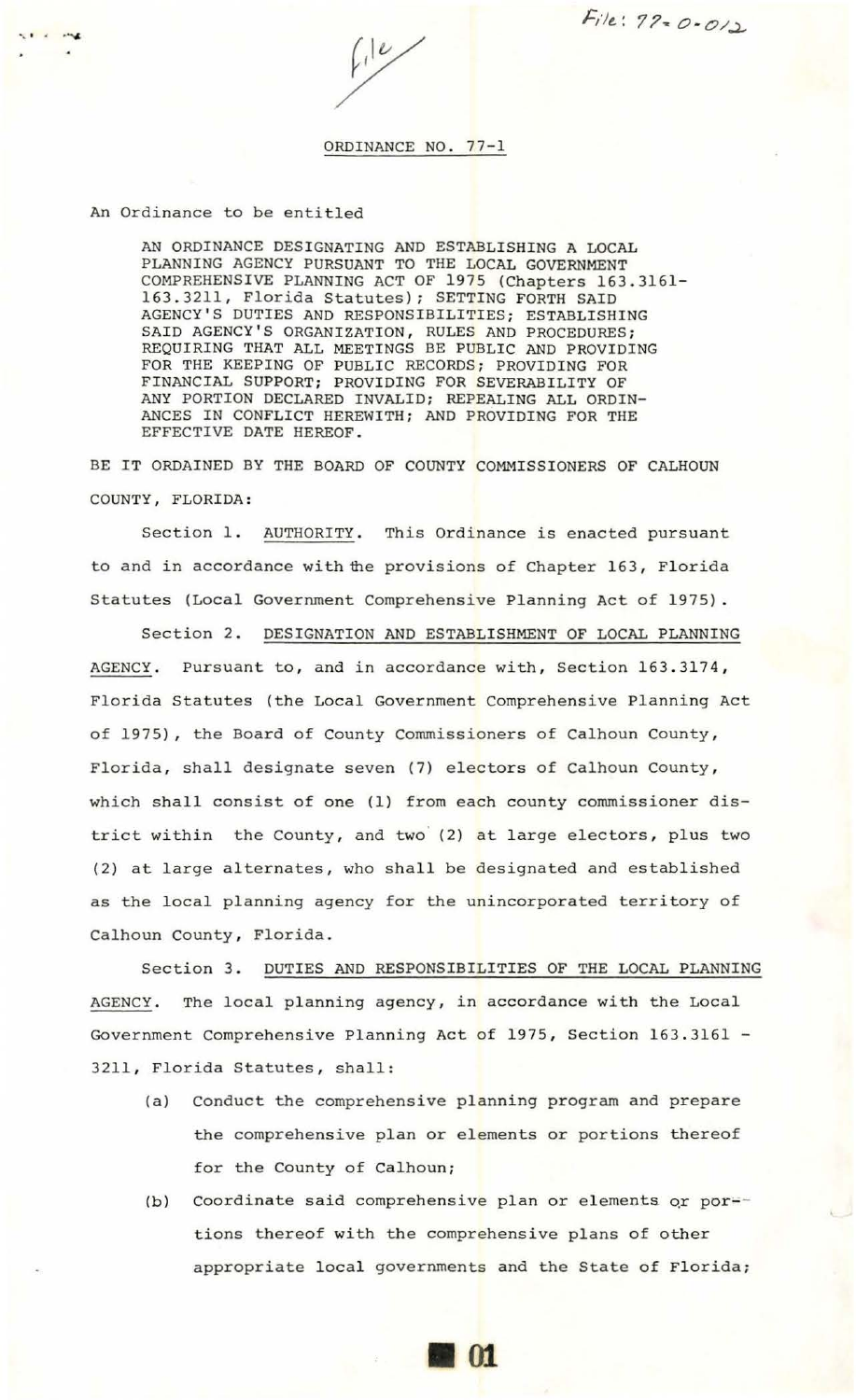(c) Monitor and oversee the effectiveness and status of the comprehensive plan and make such changes in the comprehensive plan as may be required from time to time.

.,. . .....

Section 4. ORGANIZATION, RULES AND PROCEDURES OF THE AGENCY. Members of the local planning agency shall follow such rules of procedure, methods of choosing officers, setting of public meetings, providing of financial support, and accomplishing its duties as provided by motion or ordinance of the Board of County Commissioners.

Section 5. PUBLIC MEETINGS AND RECORDS. All meetings of the local planning agency shall be public meetings and all agency records shall be public records. The local planning agency shall encourage public participation .

Section 6. FUNDING. The Board of County Commissioners of Calhoun County, Florida, shall appropriate funds at its discretion to the local planning agency for expenses necessary in the conduct of its work. The local planning agency may, in order to accomplish the purposes and activities required by the Local Government Comprehensive Planning Act of 1975, expend all sums so appropriated and other sums made available for use from fees, gifts, State or Federal grants, State or Federal loans, and other sources; provided, acceptance of loans or grants must be approved by the Board of County Commissioners of Calhoun County.

Section 7. SEVERABILITY. If any word, sentence, phrase, clause, section or portion of this Ordinance shall be held invalid or unconstitutional by a Court of competent jurisdiction, such portion or words shall be deemed a separate and independent provision and such holding shall not affect the validity of the remaining portions thereof.

Section 8. REPEAL OF CONFLICTING ORDINANCES AND RESOLUTIONS. All Ordinances and Resolutions of the governing body in conflict herewith are hereby repealed.

Section 9. EFFECTIVE DATE. This Ordinance shall become effective upon becoming law .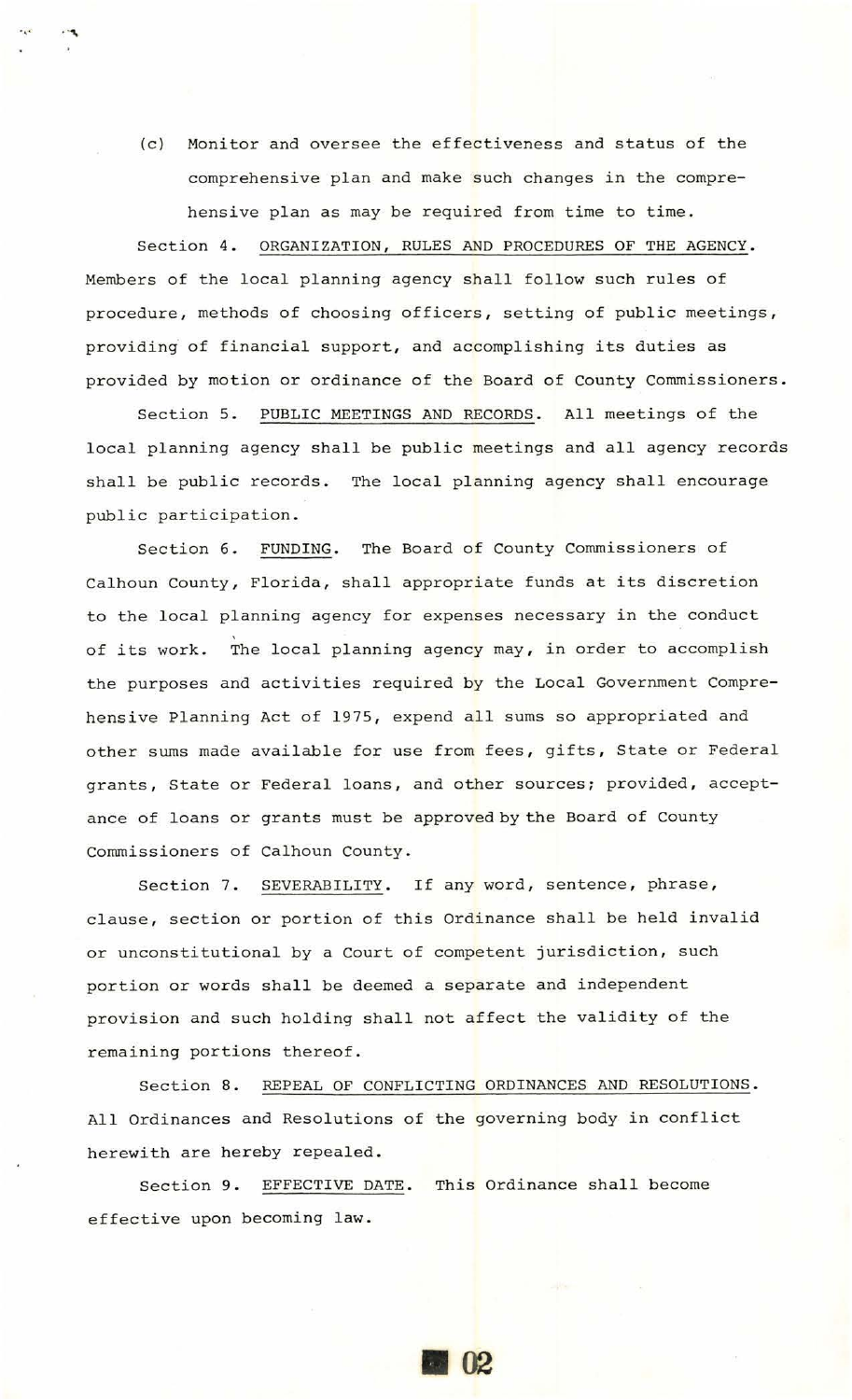PASSED AND DULY ADOPTED in open session this 21st day of June, 1977.

ATTEST:

 $\sim$ 

WILLIE D. WISE, Clerk of Circuit Court and Ex-officio Clerk to the Board of County Commissioners

BOARD OF COUNTY COMMISSIONERS CALHOUN COUNTY, FLORIDA

BY:

JAMES M. DILLARD, Chairman S. Dervers 104151615 Live Ance C.  $\overline{\phantom{a}}$ 

II 03